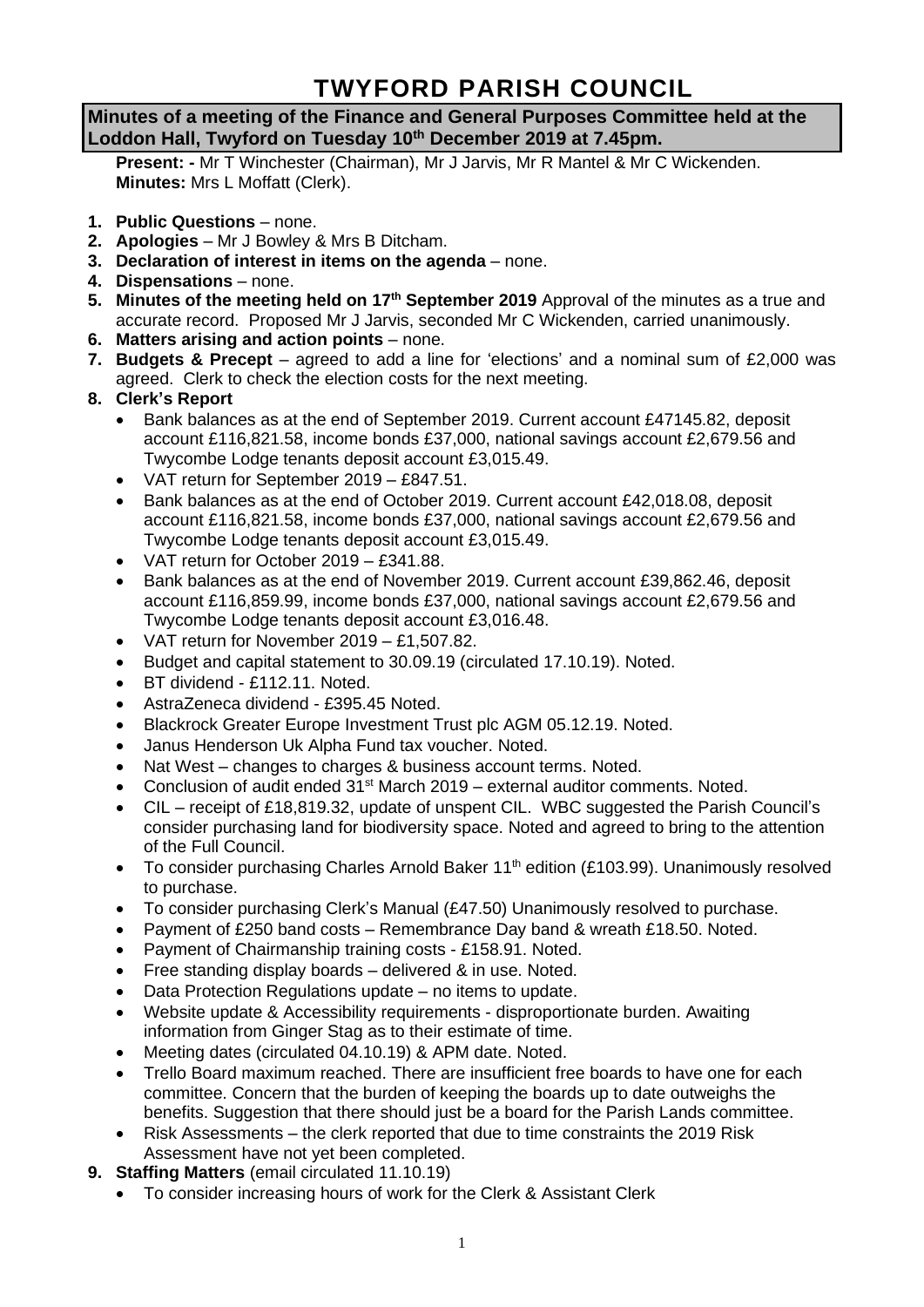Proposed Mr T Winchester, seconded Mr C Wickenden to increase the 2020/21 budget and increase the Assistant Clerk's hours by 3 per week (to 19) with effect from April. Motion carried 3 in favour, 1 against.

Assistant Clerk has agreed to increase her hours to work Fridays 9-12 and these extra hours will absorb the Neighbourhood Plan hours currently being claimed separately. Proposed Mr J Jarvis, seconded Mr T Winchester to increase the 2020/21 budget and increase the Clerk's hours by 6 per week (to 35). Motion carried 3 in favour, 1 against. Proposed Mr J Jarvis, seconded Mr T Winchester to **RECOMMEND to Full Council** to increase the Clerk's hours by 6 per week (to 35) with immediate effect. Motion carried 3 in favour, 1 against.

• To consider engaging professional job evaluations for the Clerk and Assistant Clerk roles to ensure they are on an equal footing with other local government roles. To consider the job profiles and salary determination for both roles.

Assistant Clerk Job Evaluation from SLCC consultant - £300 estimate

Clerk Job Evaluation from NALC/SLCC - £200

Proposed Mr T Winchester to accept the above quotes for £200 & £300 for professional job evaluations, seconded Mr J Jarvis, motion carried 3 in favour 2 against.

**10. Internal Controls** (email dated 28.11.19) – carried forward to enable councillors to read the information circulated.

# **11. Review of Policies**

11.1 Revised NALC Financial Regulations – to consider whether to adopt the more detailed NALC Financial regulations or to keep the existing Financial Regulations. If the latter is chosen then to consider making minor amendments to the existing Financial Regulations to accommodate the new banking arrangements. Agreed the letter.

Proposed Mr T Winchester, seconded Mr C Wickenden to **RECOMMEND to Full Council** to approve the amended set of Financial Regulations. Motion carried unanimously.

11.2 To consider amending the Standing Orders to include Working Groups – agreed no action.

11.3 Review investment policy – agreed for Mr J Jarvis to review. Clerk to forward sample investment policies to Mr J Jarvis. Item carried forward to February.

11.4 Review CCTV policy – proposed Mr C Wickenden, seconded Mr R Mantel to **RECOMMEND to Full Council** to approve the CCTV policy unchanged. Motion carried nem con.

- **12. Disciplinary panel** agreed that in the event of a disciplinary panel being required it will be set up then.
- **13. Cleaner contract (**circulated 27.09.19). Noted.

# **14. Grant Requests**

14.1 Citizens Advice – Reading branch Proposed Mr J Jarvis, seconded Mr C Wickenden to **RECOMMEND to Full Council** a grant of £350 to Citizens Advice Reading. Motion carried unanimously.

14.2Keep Mobile – Proposed Mr J Jarvis, seconded Mr C Wickenden to **RECOMMEND to Full Council** a grant of £300 to Keep Mobile. Motion carried unanimously.

14.3 Link Visiting Scheme - Proposed Mr J Jarvis, seconded Mr C Wickenden to **RECOMMEND to Full Council** no grant to Link Visiting Scheme. Motion carried unanimously.

14.4 Home Start - Proposed Mr J Jarvis, seconded Mr C Wickenden to **RECOMMEND to Full Council** a grant of £300 to Home Start. Motion carried unanimously.

### **15. Correspondence circulated by email:**

- 15.1 CIL & Infrastructure information sharing between WBC & Parishes (circulated 13.09.19)
- 15.2 Sports Awards 2019 (circulated 13.09.19)
- 15.3 The Chain Newsletter (circulated 13.09.19)

15.4 Policy Consultation E-Briefing 10-19 – 5G Mobile Coverage In Rural Areas (circulated 27.09.19)

- 15.5 The Chain Newsletter (circulated 01.10.19)
- 15.6 Policy E-Briefing PC11-19 NAO Audit Code of Practice Part Two. (circulated 02.10.19)
- 15.7 Invitation to the Royal County of Berkshire Pension Fund Annual Meeting and 15.8 Pension Surgery Event 2019 14.11.19 (circulated 01.10.19)
- 15.9 Policy Consultation E-Briefing 12-19 Independent Review Into Local
- 15.10 Government Audit Call For Evidence (circulated 08.10.19)
- 15.11 The Chain Newsletter (circulated 08.10.19)